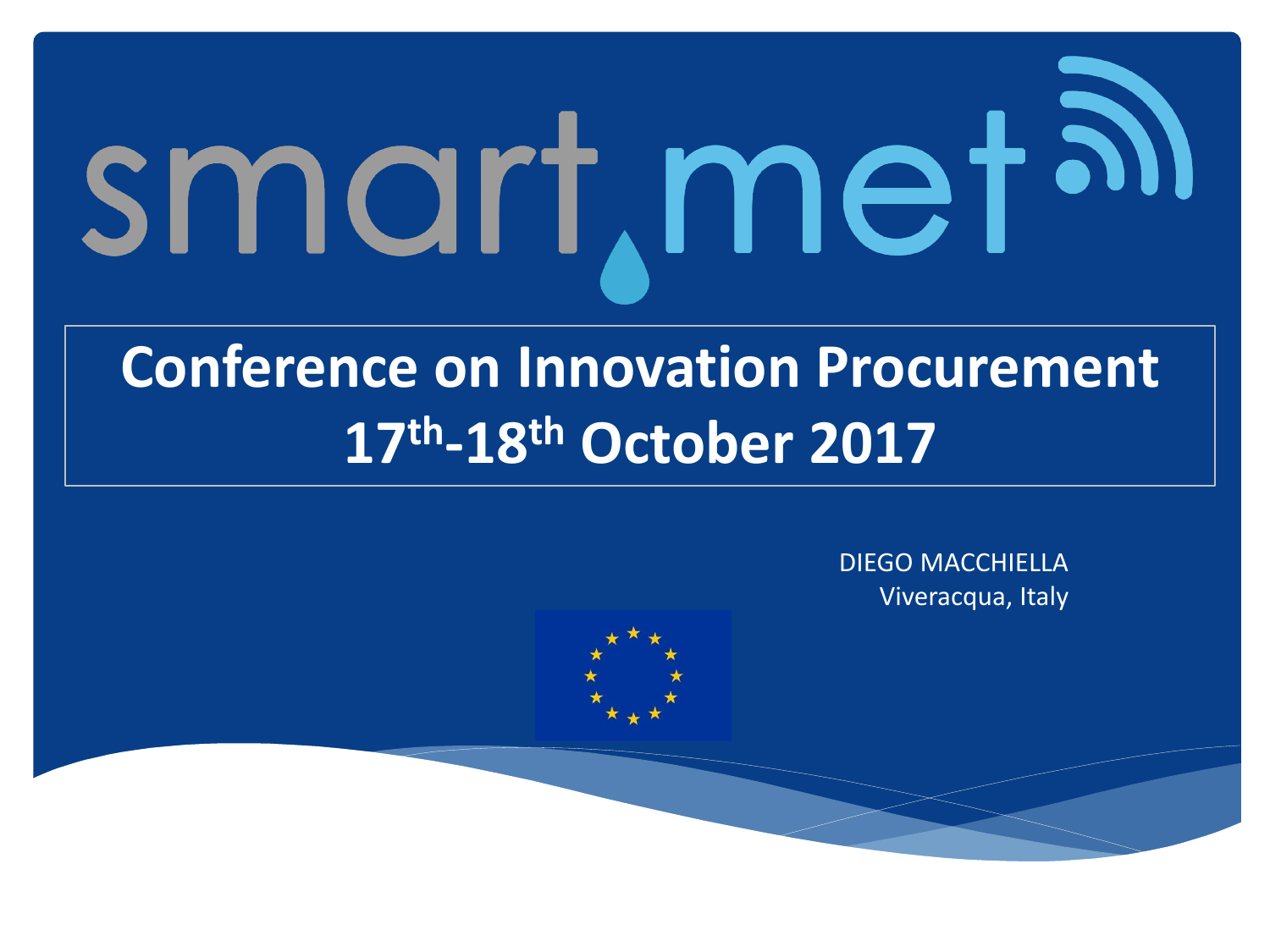#### Development of new technologies based on "open technology platforms"

- The proposal for the Smart.met project was presented on 12/04/16 to a call Horizon 2020 / ICT-34call ICT-34-2016 - Pre-Commercial Procurement (PCP), with the aim of guiding the development of new technologies based on "open" technology platforms" for water meters remote control
- Total cost of the Smart.Met project is about 4,44 Million Euro
- The EU contribution is about 3,99 Million Euro

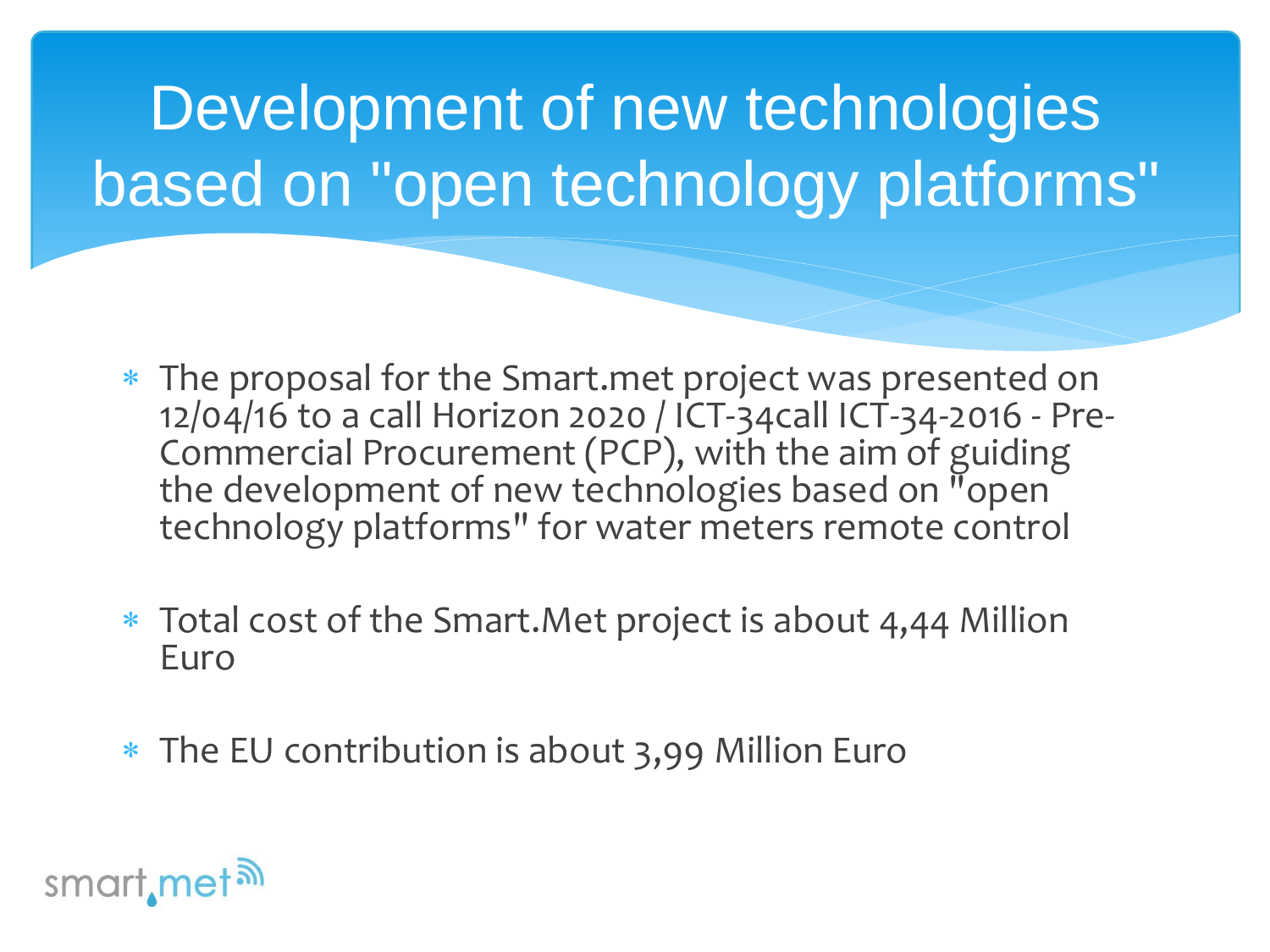# The Project

- Reminder: Pre-Commercial Procurement (PCP) is the **procurement of research and the development of new innovative solutions, before they become commercially available.**
- PCP involves different suppliers competing through different phases of development. The risks and benefits are shared between the procurers and the suppliers under market conditions.
- PCP focuses on the research and development (R&D) phase before commercialization.

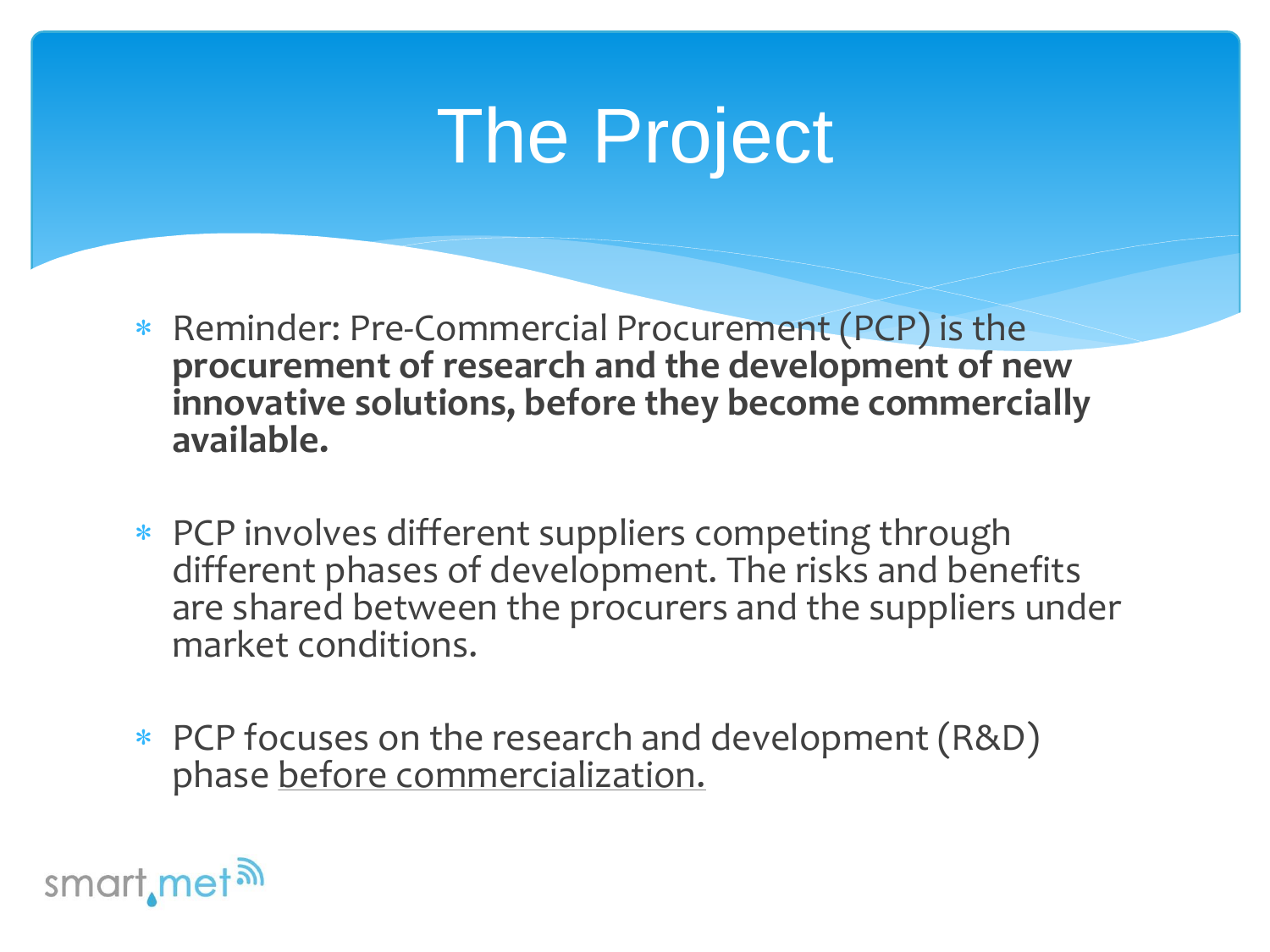## **Objectives**

- Drive the development of a new **cost effective, efficient, interoperable Water Smart Metering system based on open standards.**
- $\triangleright$  The innovation : a new generation of smart metering solution based on open standards for interoperability between different devices with bidirectional and on demand communication. Network devices, regardless of protocols used, will be operable by an open standard compatible network manager system

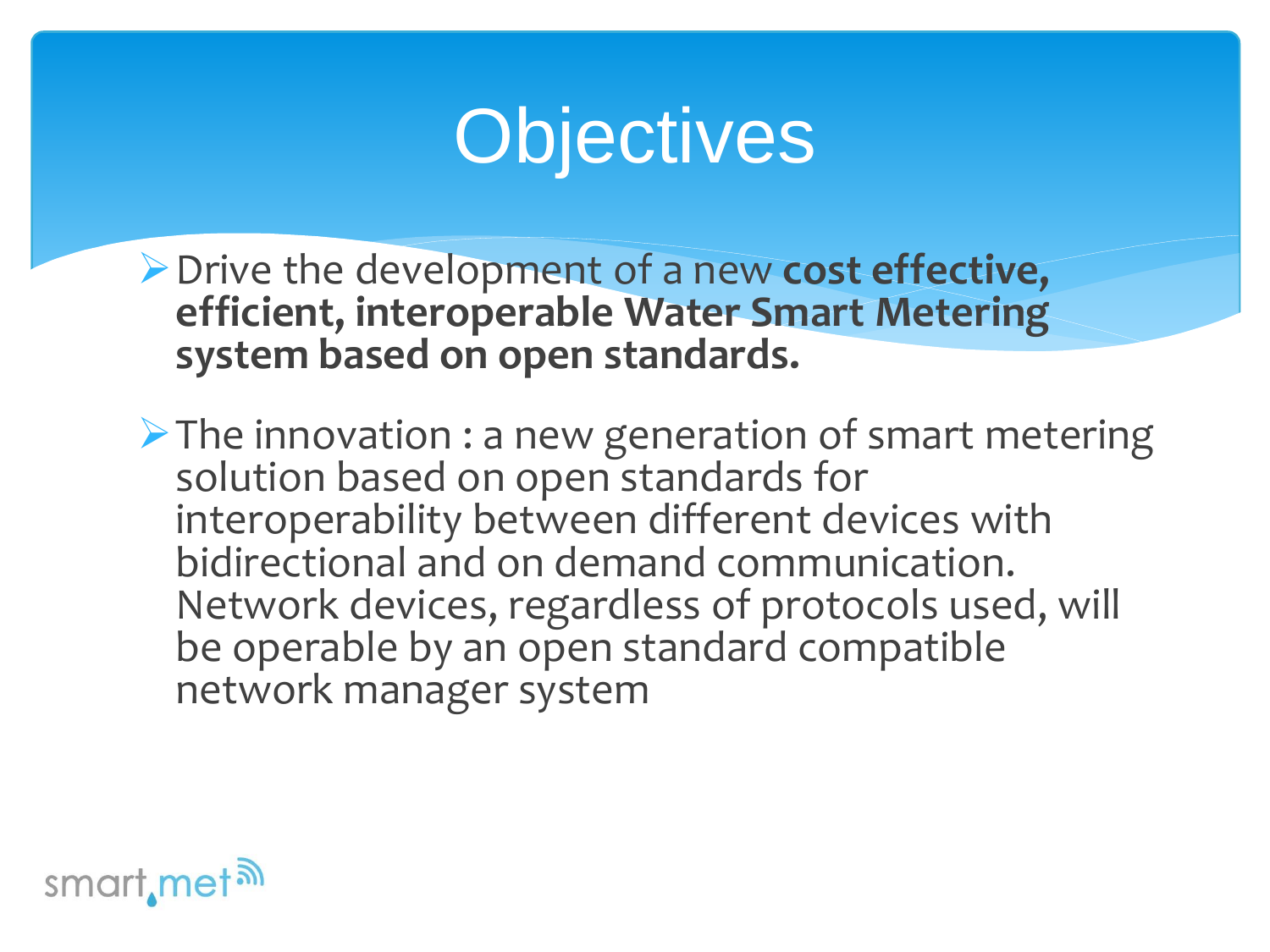#### SMART.Met general functional architecture

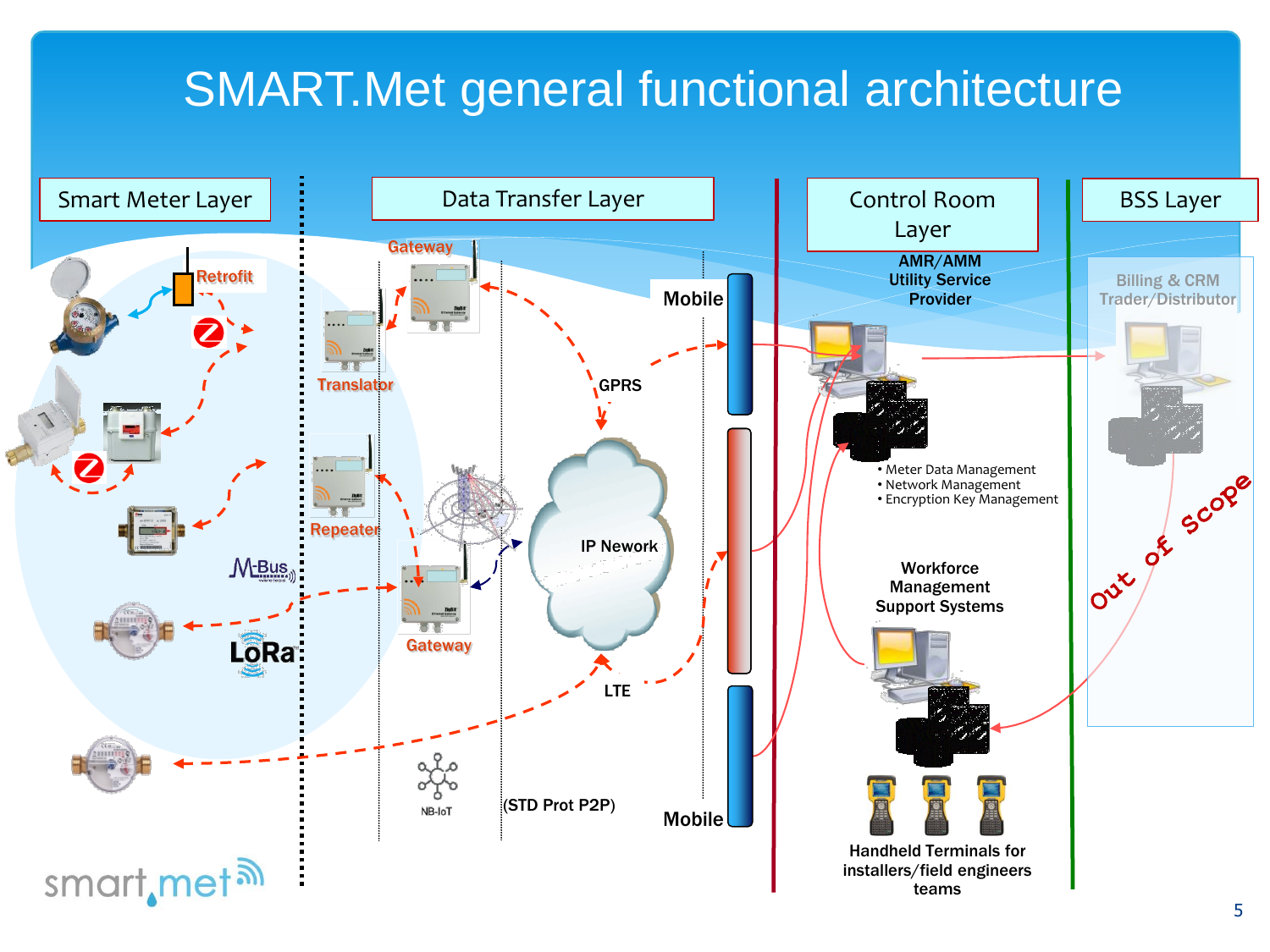### Expected benefits

- **Better detection of leaks/water losses** and possibility take immediate action
- **Better management of networks and water balance**: decreasing operating costs
- **More efficient management of the billing process**
- More efficient water use thanks to **increased awareness on water users' behaviour**
- **More sustainable meters**:
	- Longer battery lifetime
	- Easily recyclable (full life cycle thinking)
- **End of lock in situations**

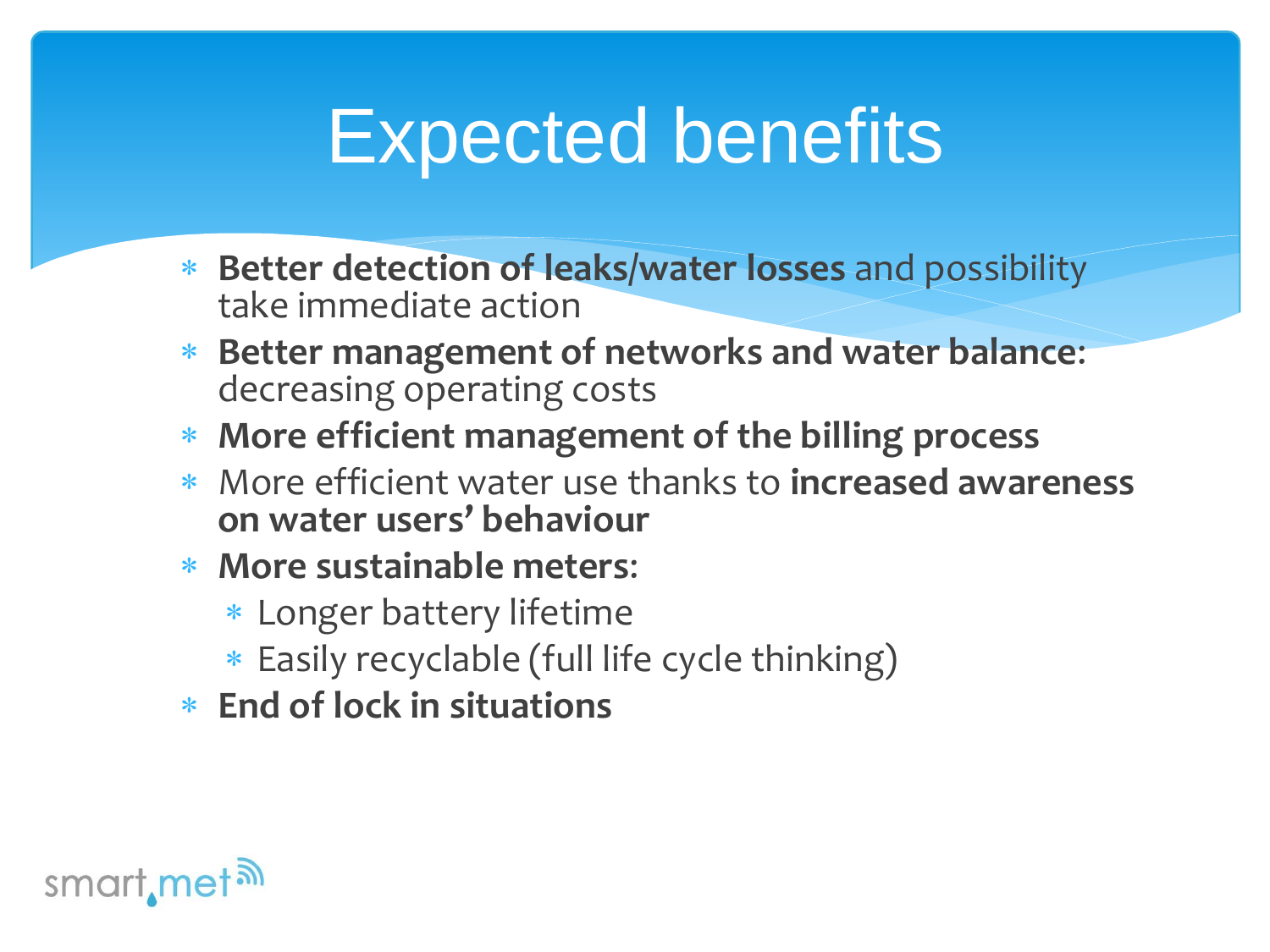# The Consortium

- ▶ Coordinator: the project is coordinated by OFFICE INTERNATIONAL DE L'EAU (OIEAU, France).
- ▶ Buyers group: the Lead Procurer will be Viveracqua, the public water utility supplying the Veneto Region in Italy, and the buyers' group will gather
	- Promedio : public utility supplying the province of Badajoz (Spain)
	- Eau de Paris : public utility supplying the city of Paris (France)
	- SDEA : public utility supplying the region of Alsace-Moselle (France)
	- CILE : public utility supplying the city of Liège and its surroundings (Belgium)
	- Budapest Waterworks : public utility supplying the city of Budapest (Hungary)
	- Hydrobru : the public utility distributing water to the Brussels region (Belgium)

#### > Technical Partners:

- Aragon Partners (Italy)
- University of Limoges (France)
- Fundación Nueva Cultura del Agua (Spain)
- Aqua Publica Europea (Belgium)
- Sara Bedin (Italy)

smart, met<sup>al</sup>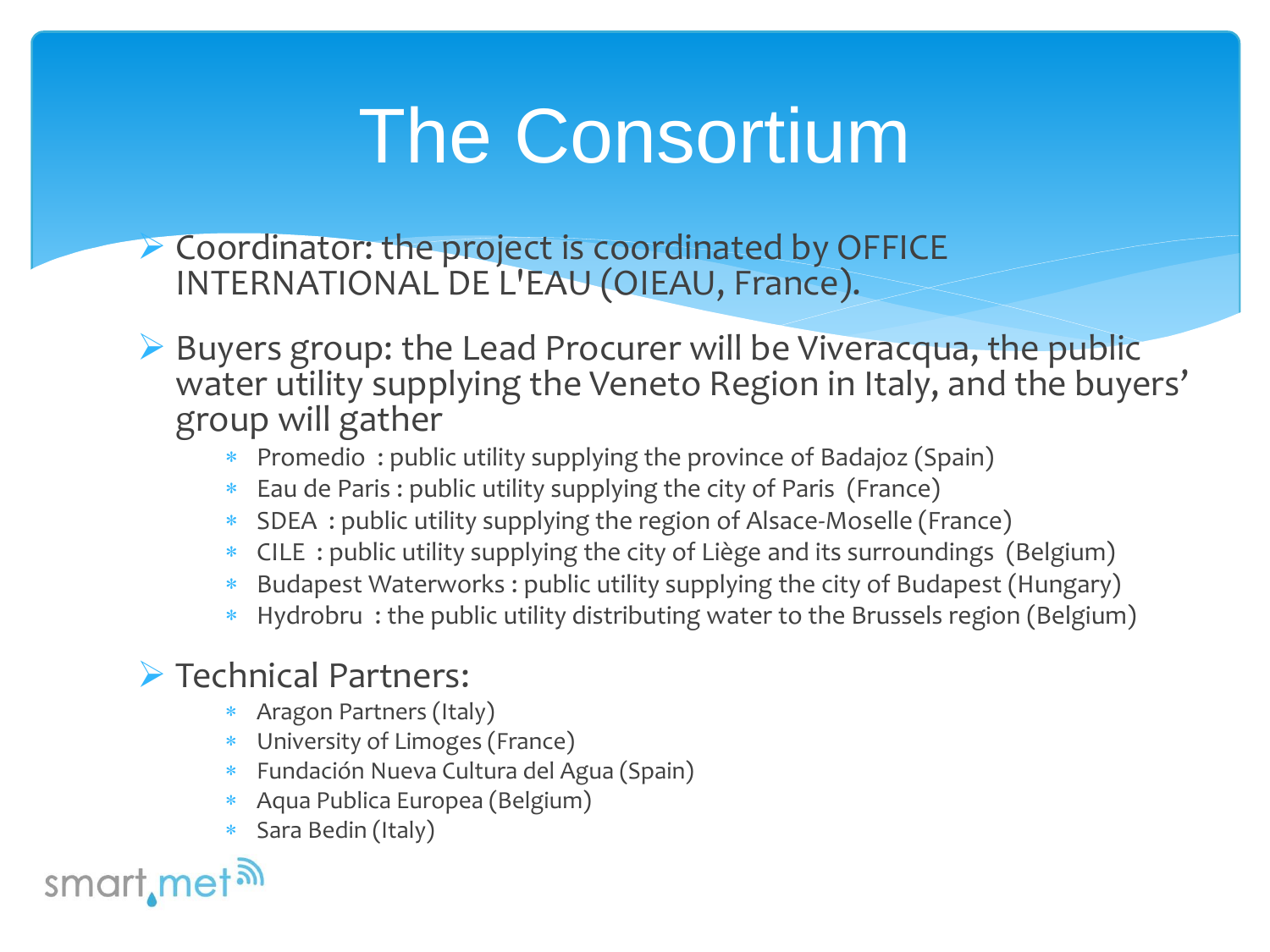# Project Timeline



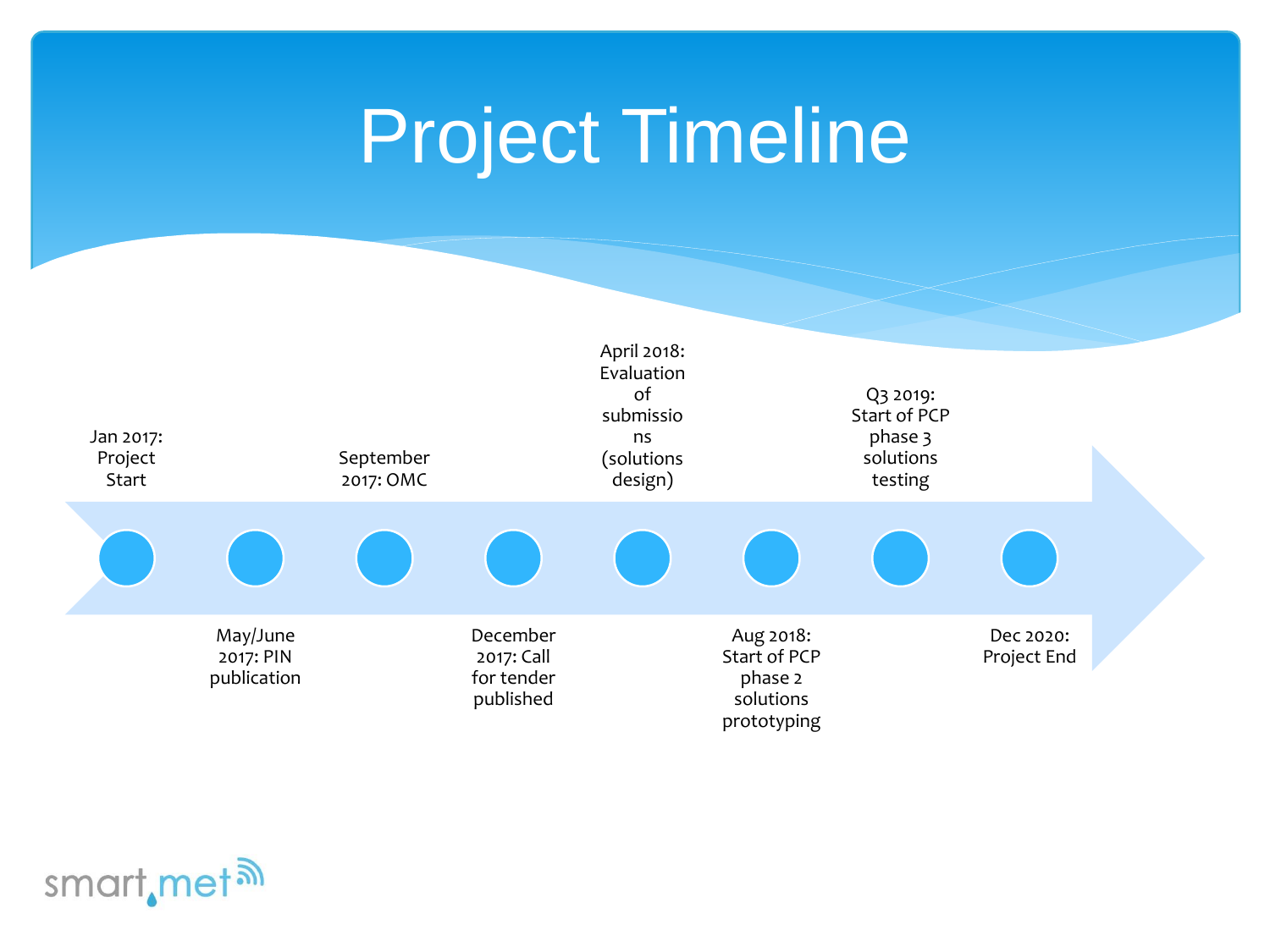#### PCP Timeline and Budget



PCP is organised in **3 phases**: 1) solution exploration and design (M12-16) 2) prototyping (M20-M30) 3) field testing (M30-45)

|                                  | <b>DURATION</b> | <b>BUDGET*</b> | <b>EXPECTED</b><br>R&D<br><b>PROVIDERS</b> | <b>MAXI</b><br><b>INDIVIDUAL</b><br><b>BUDGET*</b> |
|----------------------------------|-----------------|----------------|--------------------------------------------|----------------------------------------------------|
| <b>SOLUTION</b><br><b>DESIGN</b> | 4 months        | 240,000€       | $8 - 10$                                   | 30,000€                                            |
| <b>PROTOTYPING</b>               | 9 months        | 1,500,000€     | $4 - 6$                                    | 250,000€                                           |
| <b>FIELD TESTING</b>             | 12 months       | 1.500.000€     | $2 - 3$                                    | 500,000€                                           |

\*including Italian VAT rate (22%)

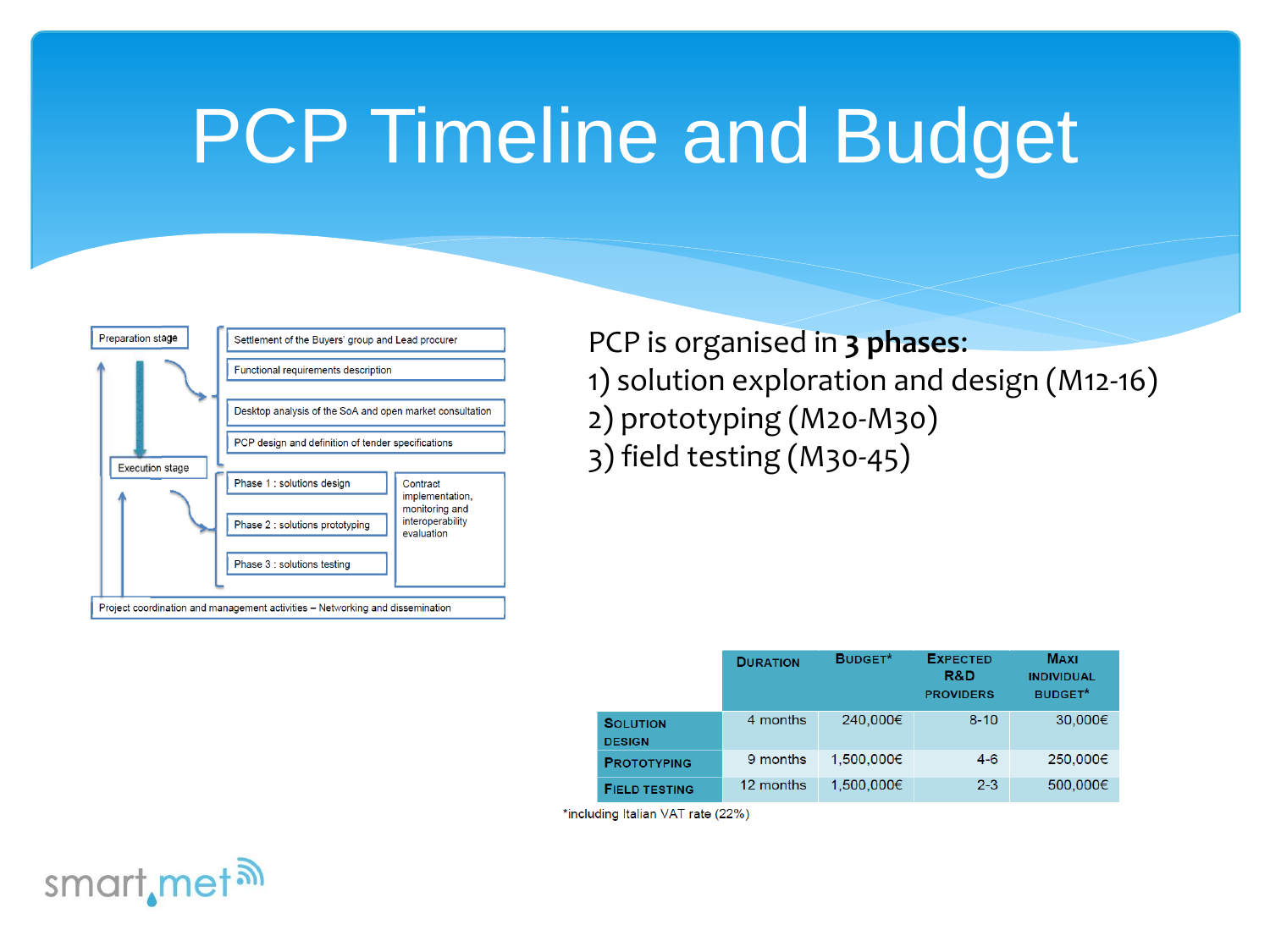#### Where are we now?

 $\triangleright$  Needs assessment and description.

- ▶ Four Open Market Consultations were held in the following locations and at the following dates:
	- Spain, Madrid 5 September 2017
	- Italy, Livorno 11 September 2017
	- Belgium, Brussels 20 September 2017
	- Hungary, Budapest 27 September 2017
- More than 70 company (ICTs and meter manufacturers) attended the OMCs to discuss the several aspects of the project while also investigating the best and latest innovative solutions already available on the market today.

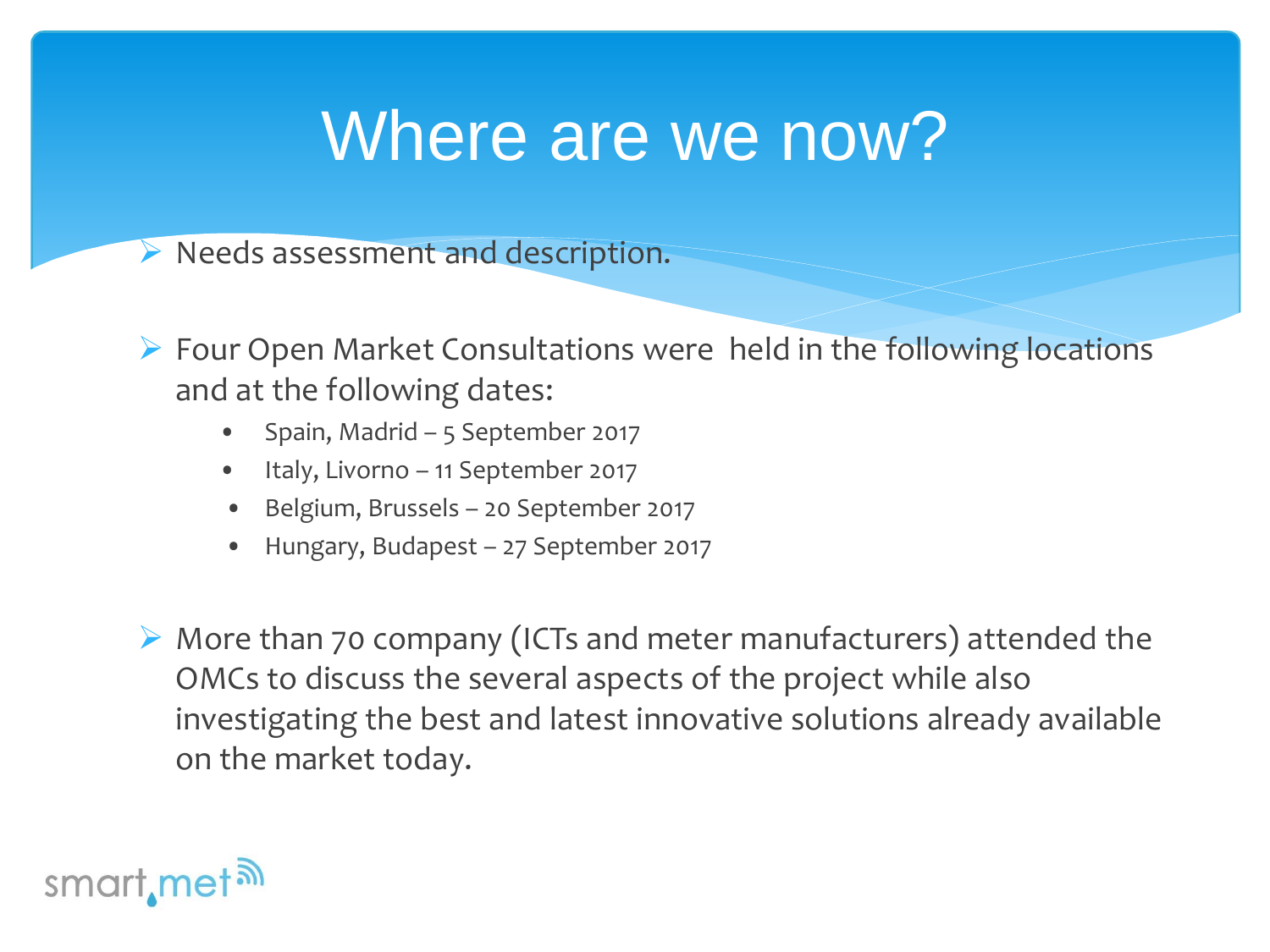What are we doing? Design of the pre-commercial contract and definition of the contract documents

- $\triangleright$  Establishment of a Technical Evaluation Committee (7 utility technicians involved in the buyer group and a group of experts from the 4 consortium organizations for technology evaluation).
- $\triangleright$  The committee have the task of summarizing the needs for innovation in terms of functionality and performance of the water meters remote control system for the users without identifying a specific solution.

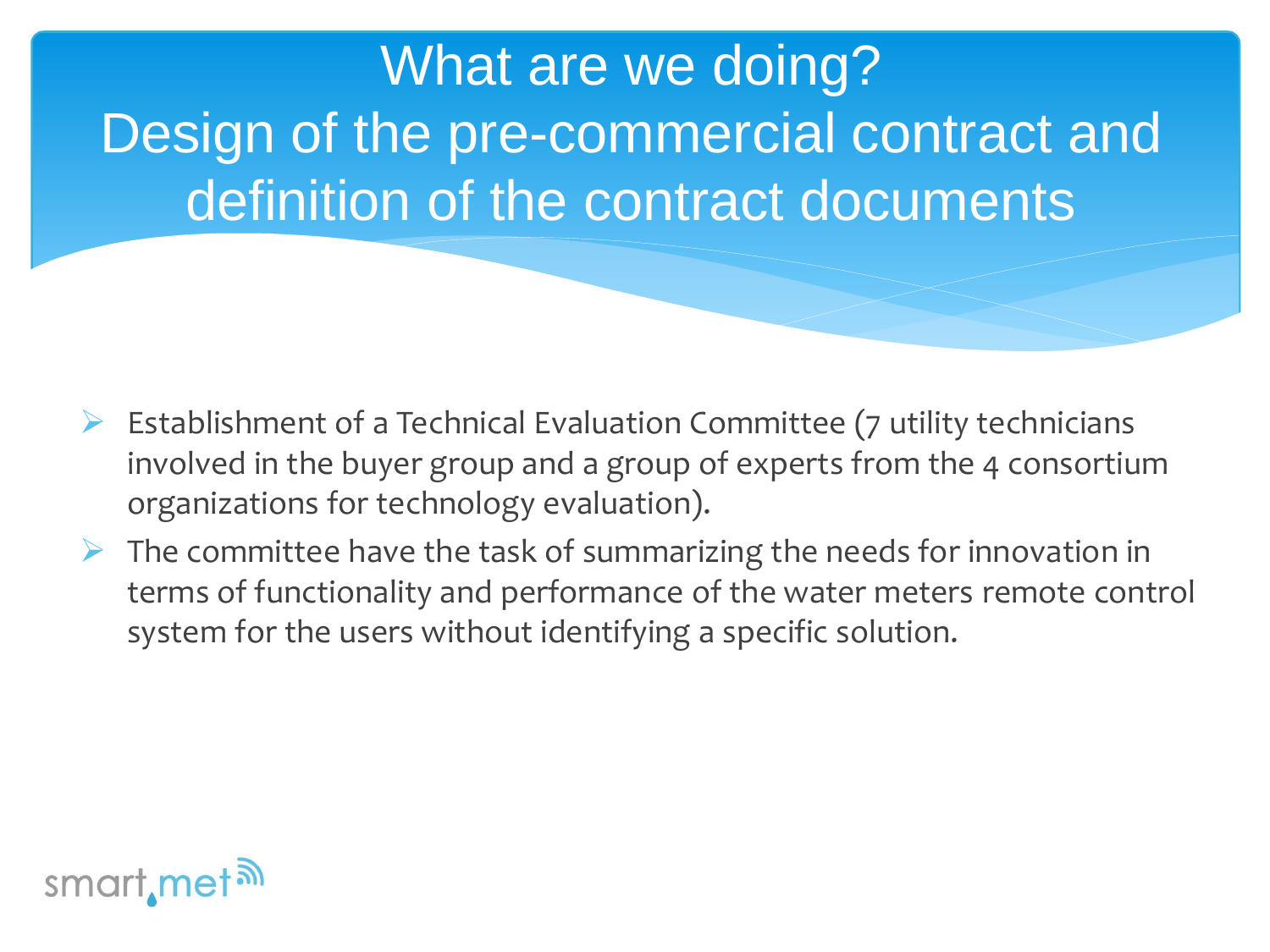# Execution of the pre-commercial contract

- $\triangleright$  Phase 1 solution design: after the publication of the call for tenders, 8-10 bidders will be selected, who will be asked to describe their solution in detail. The Technical Evaluation Committee will analyze the solutions and issue a list of 6 selected solutions. 2 backup solutions.
- $\triangleright$  Phase 2 prototyping of the solutions: the suppliers selected for Phase 2 will develop an operational prototype of their solution; the Technical Evaluation Committee will issue a list of 3 prototypes chosen, plus 1 prototype.
- $\triangleright$  Phase 3 field testing: Phase Selected Suppliers will develop tests for each solution, which will take place simultaneously in 3 test sites (urban, rural, and mixed sites; the test sample size should be within the range of 300- 500 user counts each, the Technical Evaluation Committee will evaluate the results of the local test and issue recommendations for future implementation of the solutions.

smart<sub>, met</sub><sub>a</sub>